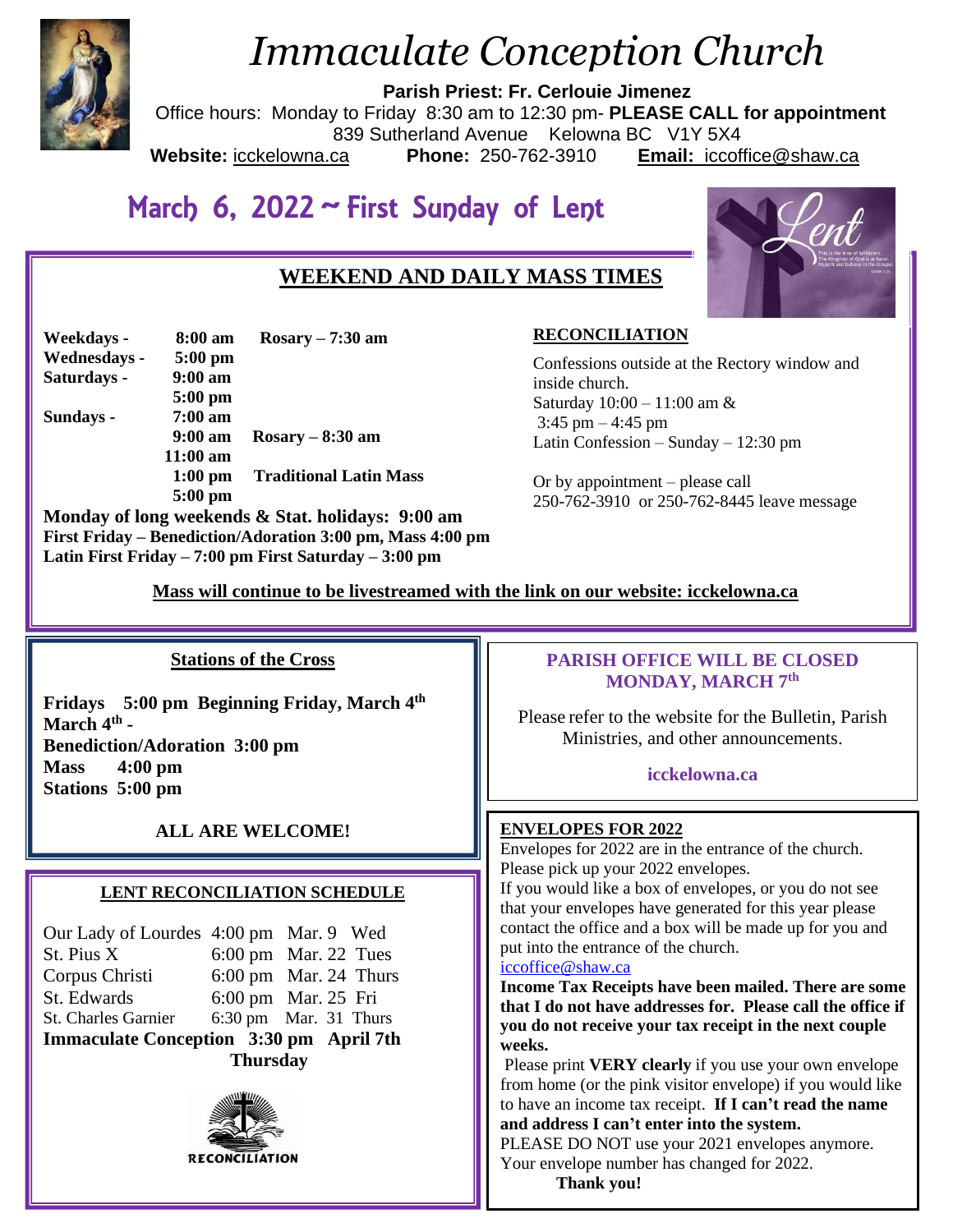#### **Parish & Religious Ed Offices PLEASE CALL OR EMAIL to make an appointment Parish Office: Maureen Marks**  250-762-3910 ext. 0 or [iccoffice@shaw.ca](mailto:iccoffice@shaw.ca) **Religious Ed office** David Ziebart [david@icckelowna.ca](mailto:david@icckelowna.ca)  250-762-3910 ext. 3 Holy Mass at 5:00 pm. This is the weapon of our times!

Leanne Hopegood [leanne@icckelowna.ca](mailto:leanne@icckelowna.ca) 250-762-3910 ext. 4

# **GRIEF TO GRACE**

Grief to Grace (healing the wounds of abuse) retreat May 25- 29, 2022. For more information visit our website grieftograce.org or call Pam @ 250-255-7223.

## **Women's Lenten Group : THE CHOSEN Series**

Join us (via Zoom online meetings) for a weekly viewing and discussion of this multi-season tv show chronicling the life of Jesus. Thursday evenings from 7-8:30 pm starting March 10th. (If you miss an episode, they are also now available on Youtube.)

Contact Paula at 250-762-7855 or [pziebart@live.com](mailto:pziebart@live.com) to sign up.

## **LEGION OF MARY MEETING**

On Tuesday March 8 at 1 pm. Newcomers welcome.

For location or further information phone Annie at 250-762-5072 or Colleen at 250-868-8071

# **WORLDWIDE ROSARY FOR PEACE**.

ICC will join 4,615 locations throughout the world to pray the Rosary for World Peace - every **Wednesday** during Lent **at 6:00 pm** in the Church. All are welcome to join together in prayer!



#### **2022 CWL Annual Membership Fee - \$30.00**

Payments are accepted by cash or cheque (payable to Immaculate Conception CWL)

1.Drop payment in an envelope marked CWL into the collection basket at Mass. Be sure to put your name, address and phone number in the envelope with the cash or cheque.

2. Drop payment off at the Parish Office or in the Secure Mailbox outside the parish office.

3. Mail via Canada Post to CWL: c/o Immaculate Conception Church, 839 Sutherland Avenue, Kelowna BC V1Y 5X4 As a member in good standing

your membership assists in giving

CWL a voice & support to the National sisterhood of Catholic Women.



#### **REMEMBER TO PRAY FOR THE ILL:**

 $\overline{a}$ 

Rosemarie Rosser, Luisito and Crispin Clemente, Nancy Brisson. Paul Meyer, Ginoefa Diakow, Rick Lock, Cathie Lock, Mertis Filiatrault, Sister Barbara, Candace Gilmore-Stephensen, Anne Engel, Aisley Ducharme, Tony Lunelli, Catherine Fortunat, Michael M, Trudy Szulkies, Cherie Lynn Walsh, Suzanne Crowe, Alicia L, Rosa Maria Santos, Arthur Cobham, Marcus Cresswell, Ray Pauluk, Aggie Turner, Roger Jolicoeur, Desjardines families, Rachel Donegan, & Ernie Poitras.

\*\*If you have a loved one that you would like on the prayer list or if you know of someone who no longer needs to be on the list please contact Maureen at the Parish office – 762-3910 ext. 0, or email at iccoffice@shaw.ca

|                |                                         | <b>MASS INTENTIONS</b> Repose $-R$ . Intention $-I$ .                            |                                       |                                                                                                     |
|----------------|-----------------------------------------|----------------------------------------------------------------------------------|---------------------------------------|-----------------------------------------------------------------------------------------------------|
| Sat. Mar 5     | $9:00 \text{ am}$                       | <b>R.</b> Marcus Novel                                                           | Sat. Mar 12                           | 9:00 am <b>I.</b> Tony & Astrid Serka                                                               |
| Sun. Mar 6     | $5:00 \text{ pm}$<br>$7:00 \text{ am}$  | <b>R.</b> Kazimiera Lisowska<br>Citizens of the Ukraine                          | Sun. Mar 13                           | 5:00 pm I. Eid & Ivette Elkhouri & family<br>7:00 am <b>I.</b> Kathleen Mayhew                      |
|                | $9:00 \text{ am}$                       | Intentions of Parishioners                                                       |                                       | Intention of Parishioners<br>$9:00 \text{ am}$                                                      |
|                | $11:00 \text{ am}$<br>$5:00 \text{ pm}$ | Intentions of Parishioners<br><b>I.</b> AnnMarie & Matthew Bernacki              |                                       | $11:00 \text{ am}$<br>Intention of Parishioners<br><b>R.</b> Armando Chiarello<br>$5:00 \text{ pm}$ |
| Mon. Mar 7     |                                         |                                                                                  |                                       |                                                                                                     |
| Tues. Mar 8    | $8:00 \text{ am}$<br>$8:00$ am          | <b>R.</b> Hans & Hildegard Novelletto<br><b>R.</b> Bob Procter                   | Mon. Mar 14<br><b>Mar</b> 15<br>Tues. | <b>I.</b> Sophia Zanardo<br>$8:00 \text{ am}$<br><b>I.</b> Les Atwell<br>$8:00 \text{ am}$          |
| Wed. Mar 9     | $8:00 \text{ am}$                       | Souls in Purgatory                                                               | Mar 16<br>Wed.                        | $8:00 \text{ am}$<br><b>I.</b> Kathy Bell                                                           |
|                | $5:00 \text{ pm}$                       | <b>I.</b> Marcela Zajickova & family<br>Thurs. Mar 10 8:00 am I. Kathleen Mayhew | Thurs. Mar 17                         | <b>R.</b> James Stubbs<br>$5:00 \text{ pm}$<br>$8:00$ am<br><b>R.</b> Roland Birch                  |
| Fri.<br>Mar 11 |                                         | 8:00 am I. Douglas & Tina and family                                             | Fri<br>Mar 18                         | $8:00 \text{ am}$<br><b>R.</b> Adelmina & Maria Pallotta                                            |

Stations of the Cross during Lent – Fridays at 5:00 pm in the Church. All are welcome!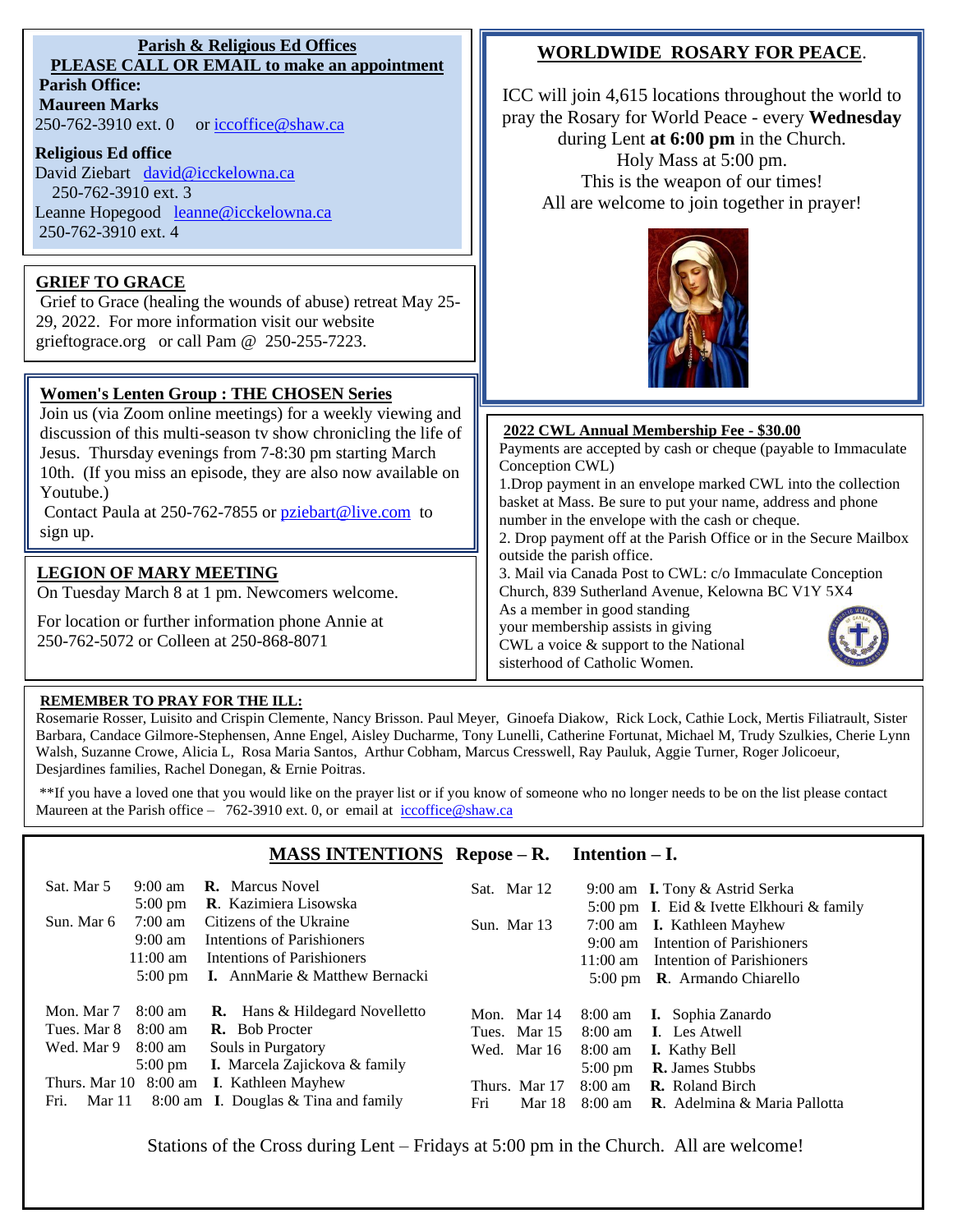# *St. Vincent de Paul*

 The demand for our assistance continues, we have many new families as the rental market continues to struggle and families must move to accommodate new developments. Often it is our



food hamper that allows them to pay the rent and yet remain healthy with proper meals.

We are all called to open our hearts to all and especially those most marginalized in our community. The readings call us to action, to let go of our biases and see one another as people of God, not labels based on external perceptions. As we are into the season of Lent let us pray together that we, as a faith community, can truly open our hearts and sing in jubilation "All Are Welcome..."

We meet on the first and third Mondays every month in the Blue Room at 6:30 (masks and vaccine passports still required) Perhaps set aside an hour during Lent to join us and discover the spirituality of St. Vincent de Paul.

We are still seeking someone to look at photos from the 90's, please call 250 826 5562

For those who are able to give financially, we are now able to accept e-transfer donations at icc.ssvp@gmail.com, or through our National website: ssvp.ca Click donate and choose Immaculate Conception Kelowna.

Thank you for your generosity to those in need.

## **MEN'S GROUP**

ALL Catholic men of the Kelowna parishes are invited to gather together twice a month to pray the Rosary (1st and 3rd Wednesdays) at 6:30 am in the church. Please join us as we pray for our wives, our families, our vocations, our Church and an end to the pandemic.

Feel free to enjoy the quiet of the church afterwards as you begin your day before the Lord in the Blessed Sacrament!

**ABORTION HEALING RETREAT**: Many women, men, couples & relatives who have had an abortion experience, suffer emotional & spiritual pain, afraid to reveal their deep secret. We invite you to come on a Rachel's Vineyard Weekend Retreat where you will receive God's mercy, compassion & grace replacing shame, guilt, anger, & grief. Registering now. Confidentiality assured. **March 11-13, 2022**

# *Rachel's Corner*

*""In the inner stillness where meditation leads, the Spirit secretly anoints the soul and heals our deepest wounds."*

Have you allowed yourself to grieve your loss due to an abortion decision? Has the shame and regret been weighing you down? Join us on a Rachel's Vineyard™ Retreat and find freedom and peace in acknowledging your pain and allowing the healing to begin.

> [info@rachelsvineyardkelowna.com](mailto:info@rachelsvineyardkelowna.com) [www.rachelsvineyardkelowna.com](http://www.rachelsvineyardkelowna.com/) f Rachel's Vineyard Kelowna 250-762-2273

# **PRAYER FOR UKRAINE**

God of infinite mercy and goodness, with grateful hearts we pray to you today for Peace. You offer us your peace continually (Jn.14:27) and constantly remind us that peacemakers are blessed, "for they shall be called children of God" (Mt.5:9). May your voice resound in the hearts of all, as you call us to follow the path of reconciliation and peace, and to be merciful as you are merciful.

We pray to you for the people of the Ukraine who are experiencing conflicts and deaths. Bless the leaders with wisdom, vision and perseverance needed to build together a world of justice and solidarity, and to break down walls of hostility and division.

To you we entrust all families and pray that they may never yield to discouragement and despair, but become heralds of new hope to one another in this challenging time.

May you continue to inspire all of us to oneness of heart and mind, to work generously for the common good, to respect the dignity of every person and the fundamental rights which have their origin in the image and likeness of God impressed upon every human being.

Grant eternal rest to the dead and quick recovery to the wounded, we pray through Christ our Lord, Amen!

# **BAPTISM**

#### **Please contact the PARISH OFFICE FIRST when enquiring about your child's baptism.**

Parents and Godparents **must be** practicing Catholics and **registered parishioners** here at Immaculate Conception. **Please call or email the office at least 6 weeks prior to your requested date to ensure time for your preparation.** 

250-762-3910 – Parish Office Or email [iccoffice@shaw.ca](mailto:iccoffice@shaw.ca)